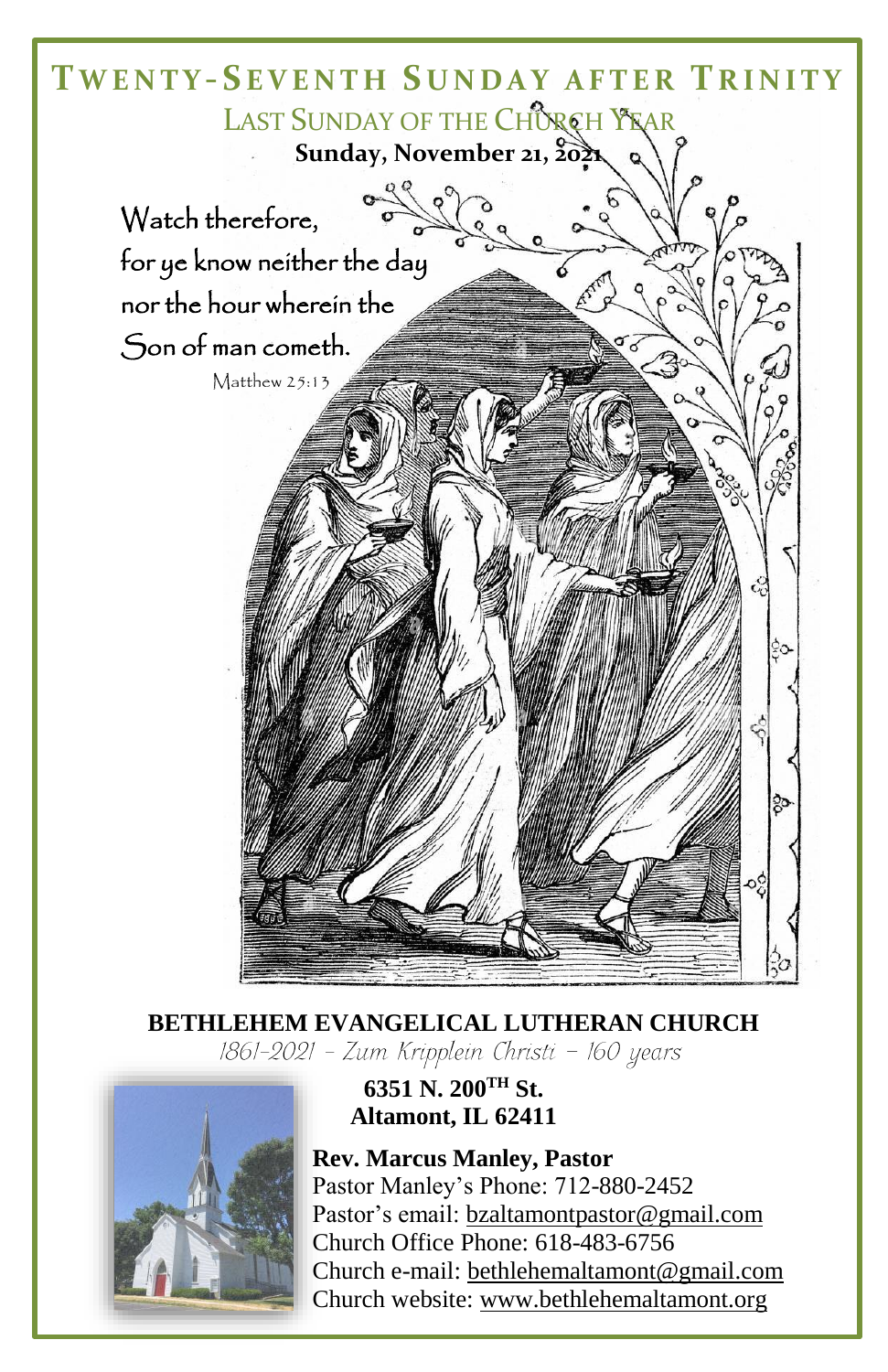*Welcome to Bethlehem Evangelical Lutheran Church, we are happy you are here today. It is customary when you enter the church nave to observe silence for meditation during your silent prayer, the ringing of the bells, and the prelude, in order to prepare you for the beginning of the worship service. Thank you for joining us today and God's Blessings.*

PRAYERS RASHA RASHA PERTA BERSER ANG PARA PARA PERTAMAN DI PRAYERS PARA PERTA DI PERTAMA PERTAMA PER

*Prayer before worship: O Lord, so rule and govern our hearts and minds by Your Holy Spirit that, ever mindful of the end of all things and the day of Your just judgment, we may be stirred up to holiness of living here and dwell with You forever hereafter; through Jesus Christ, Your Son, our Lord, who lives and reigns with You and the Holy Spirit, one God, now and forever. Amen*

### **In our prayers we remember:**

Those in need of healing & comfort: *Carl Becker, Kaly Benning, Jason Caraway, Linda Crain, Tiffany Dunaway, Bernice Graumenz, Zoe Hoehler, Tim Mueller, Luella Rubin, Karen Stuemke, Steve Voelker, Gene Wharton, Lynn Winter, and Lilly Wright.*

Those celebrating **Birthdays**: (11/21-11/27) *– 11/21 – Holden Caraway; 11/23 – Tina Benning; 11/24 – Karen Siddens*

**Anniversary:** *Steve & Shela Yagow………11/26……… 27 years*

**Church News**

**RAMSEY+** 

\$1,600

Communion Note – diluted wine is available, please request prior to worship service.

## **Adult Bible Study**:

- Pastor will give a tutorial for how to Login and use Ramsey+.
- Come and see how simple and helpful it is.
- Avoid pitfalls and poor theology of Ramsey+.

**FREE RAMSEY+**: The CEF of the CID is giving every member a free year subscription of Ramsey+. Go to our church website to access your free subscription: [bethlehemaltamont.org.](http://bethlehemaltamont.org/)

**Now Free** 

**for Members** 

## **Trustee's Report:**

**RAMSEY+** 

Offering collected for the Home Purpose General Fund on November 14: \$4,132 *(Our anticipated 2021 weekly amount needed is \$5,972.)*  Loose change in the offering plate has been designated for the LWML Mites. Church Window Project Fund total: \$13,987 (Total amount needed: \$55,000) Building Fund Donations: \$50 (general) and \$2,000 (designated to sidewalk project)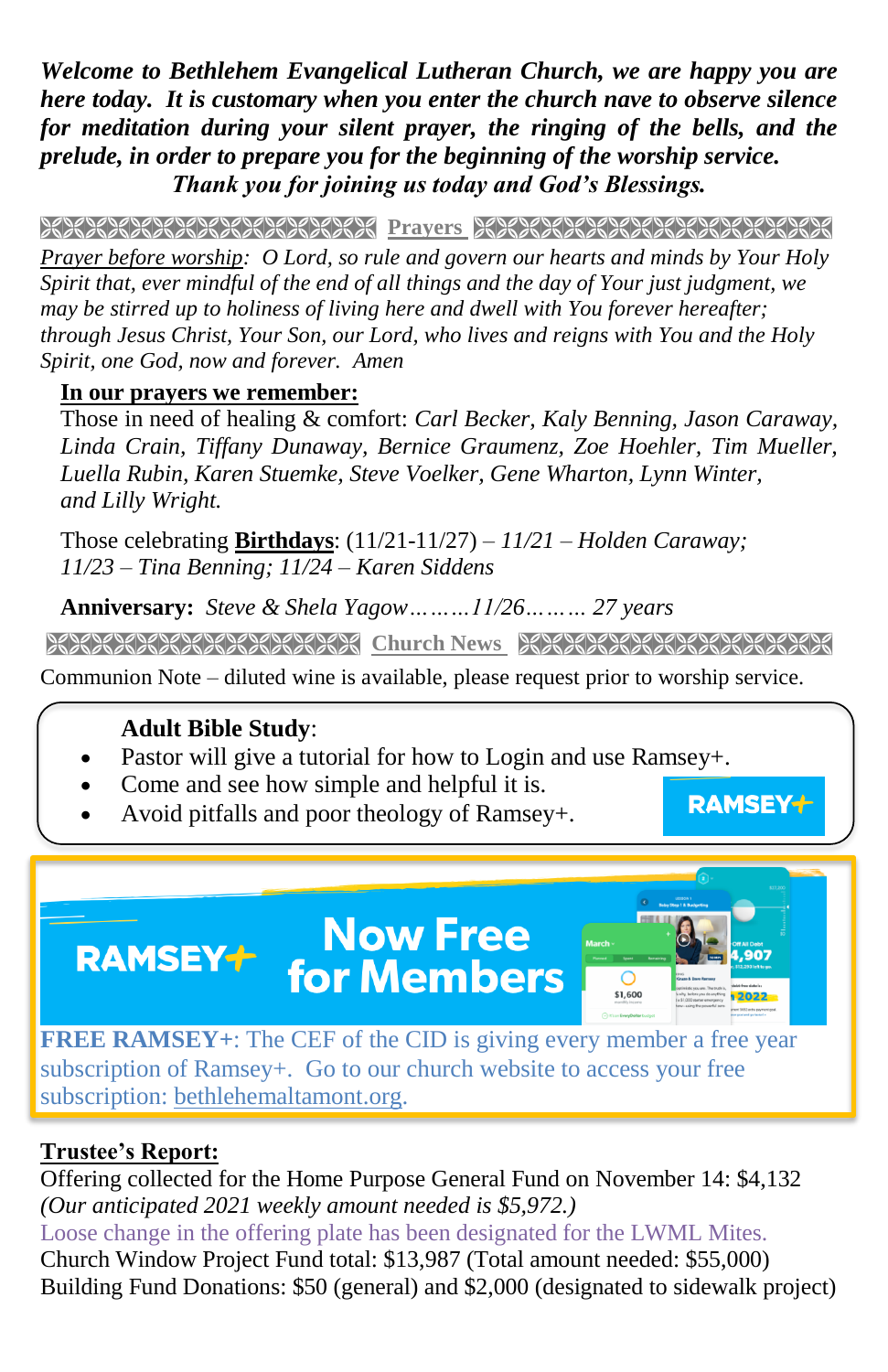### **Thanksgiving Worship Services:**

Wednesday, November 24 – Vespers Service @ Zion – 7:00 p.m. Thursday, November 25 – Matins Service @ Bethlehem – 9:30 a.m.

**Decorating of the church for Christmas** will be done on Saturday, December 4th at 8am. Lots of help is always appreciated!

TOS The Christmas Season is almost here, and once again Blossom Paradise is offering church group discounts on all **Poinsettias and Christmas Wreaths**. If you would like to help decorate the church with beautiful poinsettias, please place your order with Janice Heiden by Tuesday, November 23.

Poinsettias – 3-5 blooms (red, pink, white, or marble) - \$15.00 Poinsettias – 6-10 blooms (red, pink, white, or marble) - \$35.00 Evergreen Wreaths - \$22.50

### **THE ROAD TO BETHLEHEM – A Journey to the Newborn King**

Bethlehem seemed an unlikely destination for the fulfillment of God's promise to send a Messiah. Bethlehem? Why would anyone – especially the Creator of the universe –choose that little remote village? Nothing good came from there! But as Scripture records, the road to Bethlehem was the road that ultimately led to God!

In celebration of the 160<sup>th</sup> Anniversary of the founding of Bethlehem Ev. Church the Bethlehem Choir will present **"The Road to Bethlehem" – a musical Cantata Sunday, December 12 at 7:00 pm.**

Refreshments and Fellowship will follow in the Parish Hall.

#### **EXEXE District & Synod News, Regional Items & Acknowledgments XXXXX**

**Altamont Area Lutherans For Life Meeting** Sunday, Nov. 28, 1:30 p.m. at Immanuel. We will discuss the bus scheduled for Life March in Chicago on Sat. Jan. 8. Contact Pastor Mohr at Holy Cross 618-283-1133 for the bus to Chicago; and secondly, for a 5 p.m. prayer service Tues. Nov. 30 at LCMS Center in St. Louis. This bus leaves Holy Cross, Vandalia at 3 p.m.

**The Altamont Zone LWML will again collect food and personal items for the St. Louis Seminary.** Items will be collected on Thanksgiving Day (Nov. 25<sup>th</sup>) and Sunday, Nov. 28<sup>th</sup> and Sunday, Dec 5<sup>th</sup>. Items will be loaded on a trailer Sunday, Dec.  $5<sup>th</sup>$  from 1-3 p.m. at Immanuel Church, Altamont and delivered to the seminary that week.

The items they are most in need of are: Canned Beans (black beans, garbanzo, refried, chili, navy), Diced Tomatoes, Tomato Sauce, Jarred Pasta Sauce, Salsa, Canned Fruit, Cereal, Crackers (any kind), Granola Bars, Fruit Bars, Honey, Olive oil, Canola Oil, Paper Towel, Kleenex, and Gluten free Pasta's, flours, crackers, cookies.